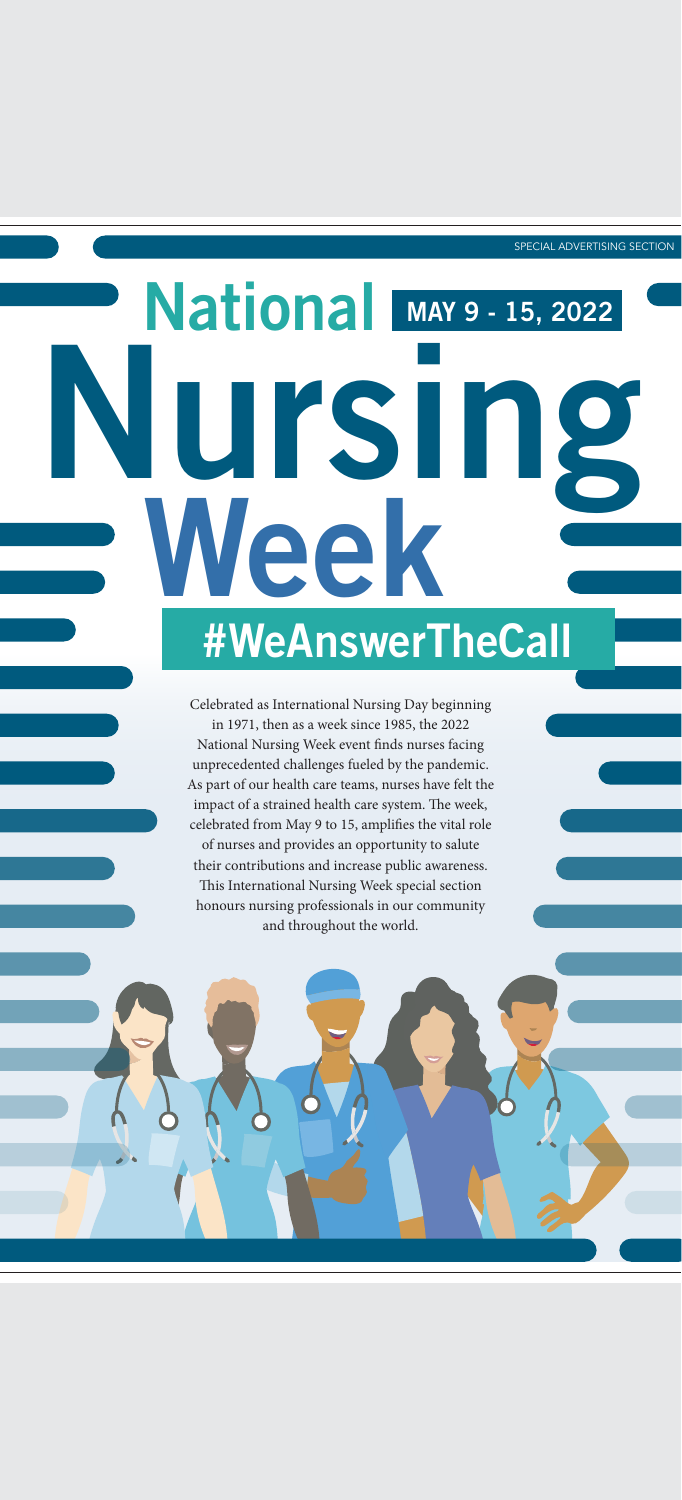With the world in crisis for more than two years battling COVID-19, it is fitting that "Nursing Through Crisis" is the theme for Nursing Week 2022 (May 9 – 15). Nurses and other health-care workers around the world have endured unprecedented pressure and stress as a result of the pandemic. And, as nurses always do, we have risen to the task and stayed committed to delivering and advocating for quality care.

As nurses, we have demonstrated strength, knowledge and courage. We have endured the dayto-day challenges in a system driven to its limits, many times at our own expense. We have overcome concerns and worried more about Ontarians than our families. Our motivation has been the public good and the health of our profession.

We have stepped up like never before. We have continued to provide patients, residents and clients across all sectors and specialties with

## National Nursing Week MAY 9 - 15, 2022

# **NURSING WEEK** MAY 9 - 15, 2022

our commitment to get through the crisis. Our profound pride in our nursing community through this crisis continues to give us the strength to keep pushing for improvements in healthy public policy and nursing human resources that will carry us through this relentless pandemic and beyond.

RNAO thanks each and every nurse, always, and especially during Nursing Week. As an association, we remain on guard and on duty to support the public and each nurse during and after the pandemic.

We thank every nurse, and especially the 48,500 RN, NP and nursing student members of RNAO for your unwavering commitment to Ontarians and to our profession.

You have carried Ontarians through this crisis. Together, we have carried one another. It is this strong commitment that gives us hope for brighter days to come.

(L) Morgan Hoffarth, RN, MScN President

(R) Doris Grinspun, RN, MSN, PhD, LLD(hon), Dr(hc), FAAN, FCAN, O.ONT Chief Executive Officer



through<br>CRISIS



*This content was funded and approved by the advertiser.*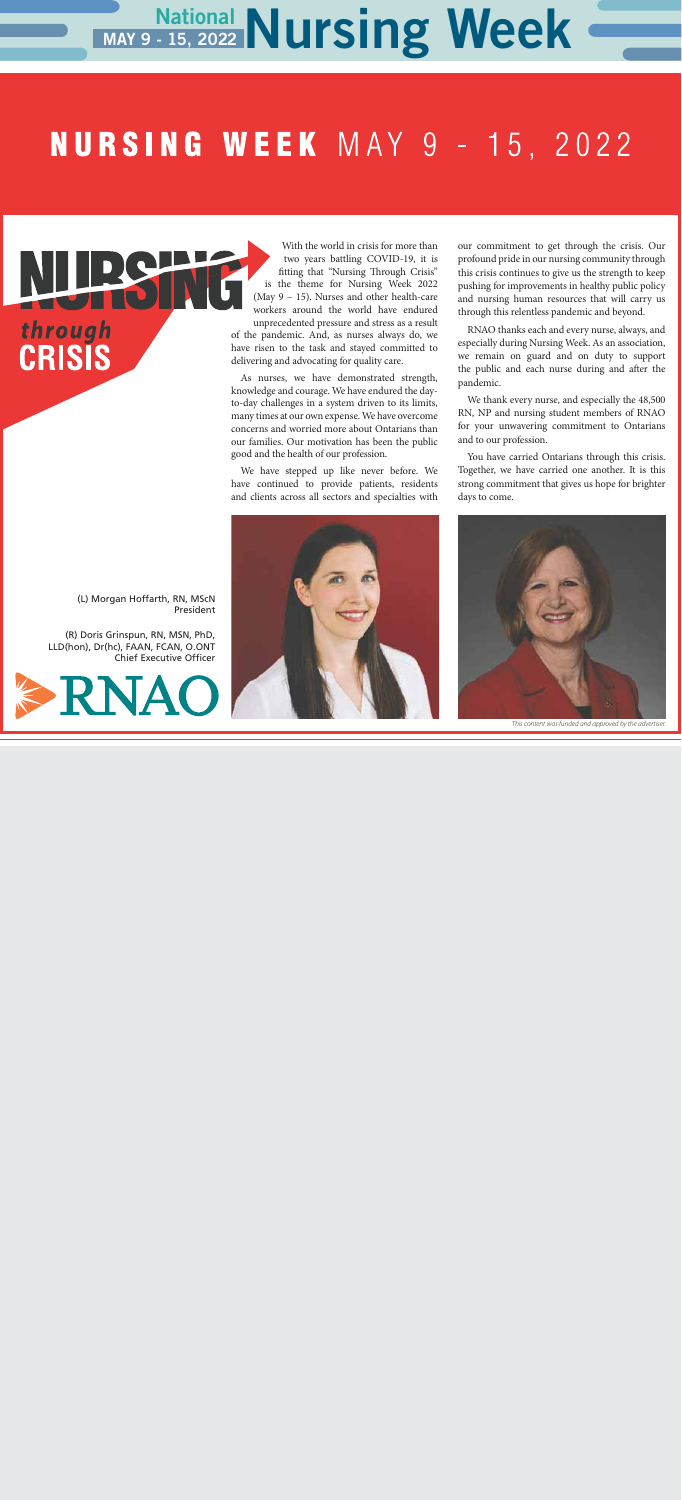## National Nursing Week MAY 9 - 15, 2022

#### By Jay Ménard

With a general public more appreciative of the efforts health-care workers make on a daily basis, the Canadian Nurses Association decided to launch a new mantra to coincide with National Nursing Week — #WeAnswerTheCall — to help show how integral nurses are — and always have been — to the Canadian fabric.

"The theme this year is #WeAnswerTheCall and was developed by CNA to reflect nurses' commitment to respond to the needs of the Canadian health system, despite the personal risk involved," explains Dr. Sylvain Brousseau, president of the Canadian Nurses Association. "It is not about being 'called' to nursing, but rather reflects the many roles nurses play in a patient's health-care journey and the value they bring to health care.

"The objective of the week is to draw attention to nurses, increasing the awareness of the public, policymakers and governments of the many contributions of nursing to the well-being of Canadians. That is why it is important to celebrate National Nursing Week and create more awareness around the importance of Canadian nursing and its history."

Dr. Brousseau pointed to some key nurses of note, of which the general public should be more aware:

- *Charlotte Edith Anderson Monture:* Born in 1890 in Six Nations of the Grand River, Ont., Monture was a Mohawk World War One veteran. She was the first Indigenous woman to become a registered nurse in Canada, as well as the first to gain the right to vote in a Canadian federal election. She was also the first Indigenous woman from Canada to serve in the United States military.
- *Bernice Isobel Carnegie Redmon:* Redmon

attended nursing school in the United States because Canadian schools would not admit Black students. On her return to Canada in 1945, she became the first Black registered nurse to practise in public health, taking a job at the Nova Scotia Health Department in Sydney. She was also the first Black registered nurse to be hired by the Victorian Order of Nurses.

- *Marisse Scott:* After graduating high school in Owen Sound, Scott was then rejected when applying to Owen Sound General Hospital for nursing school in 1946, being told that "coloured girls" weren't accepted. Following a public campaign led by Scott and her parents, she was eventually accepted into nursing school in Guelph. She graduated with an honours distinction.
- *Gwennyth Barton and Ruth Bailey:* In 1948, Gwennyth Barton, from Halifax, and Ruth Bailey, from Toronto, became the first two Black women to graduate from a Canadian nursing school. Both attended Grace Maternity School of Nursing in Halifax.
- *Rose Casper:* In 1955, Rose Casper of the St'át'imc Nation, B.C., became the first Indigenous nurse in Western Canada. Casper worked in her home community of Shalalth as a nurse for over 50 years. To honour her legacy and service to her community, the Rose Casper Healing Centre was opened in Shalalth in 2003. The centre remains a fixture in the community, offering wellness services that are both traditional and contemporary.

Dr. Brousseau admits that looking back at history isn't cut and dried. When looking at the history of nursing in Canada, it's important to view that through a socio-cultural lens and reflect upon some of the

negative impact nurses may have helped perpetuate.

"In our work on tackling systemic racism within nursing and the health-care system, we continue to learn that some historical figures participated in activities that have had lasting and negative repercussions on Indigenous (people) and people of colour," Dr. Brousseau explains. "It is important to balance the valuable contribution individuals have made to nursing with the need for awareness, reconciliation and healing.

"Historically, Canadian nursing schools, administrators, associations and regulatory bodies have all contributed to establishing white, Europeancentric models of nursing and health, thus contributing to racism. For example, in academia, prospective Black students were refused admission into nursing schools until the 1940s. Individual and systemic action is needed to decolonize the nursing profession and ensure the profession can continue to provide safe, compassionate and ethical care to all clients and communities. This includes acknowledging our history and working with partners to build an equitable safe health system moving forward."

But as Canadians reconcile with their past, adds Dr. Brousseau, it is important to celebrate the here and now, and look towards the future.

"Nurses deserve to be celebrated and supported because of their work and personal sacrifices to care for their patients and all Canadians," Dr. Brousseau says. "During National Nursing Week, it is important for everyone in Canada to take a moment to recognize the incredible stamina, dedication and commitment displayed by nurses in Canada and across the globe. Nurses in all practice settings, many in crisis, have played a critical role in responding to COVID-19."

#WeAnswerTheCall *– a history of caring* 

*for Canadians*

*This content was funded, but not approved by the advertiser.*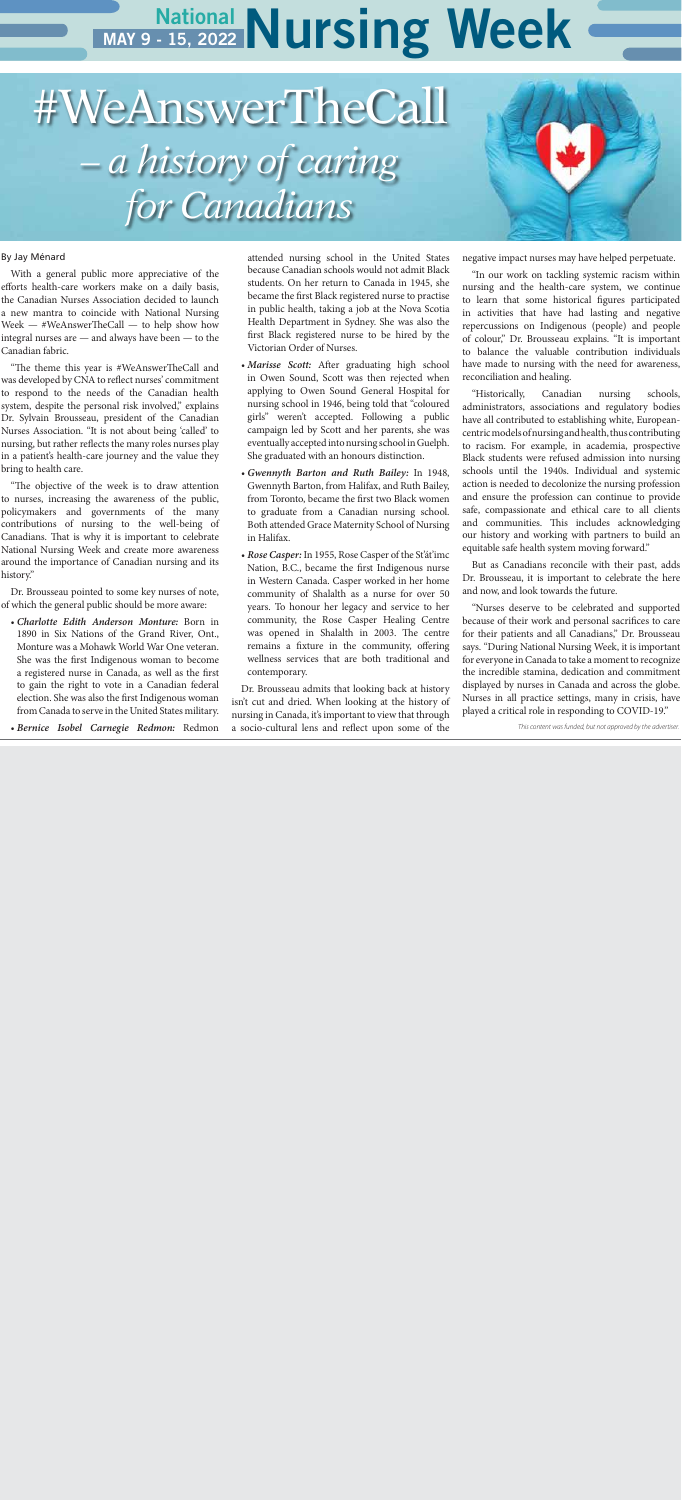## National Nursing Week MAY 9 - 15, 2022

#### By Jay Ménard

While burnout amongst health-care workers was an issue even before the COVID-19 pandemic, the past two years has served to amplify the issue both in public awareness and increasing pressure on an already stressed workforce.

"Our level of concern (about burnout) is quite high," explains Dr. Adam Kassam, president of the Ontario Medical Association, adding the organization created a burnout task force prior to the pandemic. "Threequarters of physicians have reported some level of burnout this year — that's up from 66 per cent last year, and a number in the 50s two years ago."

"Those are the canaries in the coal mine"

Dr. Kassam said it's impacting those at the end of their careers and those just starting.

"We're seeing attrition — people leave the practice early, retire, leave the province, scale back work hours." He adds, "We also see it on the younger side of things. Last week, what you saw during this year's (Canadian Resident Matching Service) was that there were a lot of positions that went unmatched in family medicine — this may mean fewer

and fewer are choosing primary family care.

For Cathryn Hoy, RN, president of the Ontario Nurses' Association, an already stressed industry has been further challenged by government decisions.

"The rate of burnout in health care is extreme — likely it's safe to say it's the worst ever in Ontario. Nurses and health-care professionals were working short-staffed for a decade or more before the pandemic," Hoy says. "Government policies at the provincial level, underfunding, and the tendency of health-care employers to turn to the front lines — cutting nurses first — to balance the budgets had already taken an enormous toll on health care."

Hoy adds the ONA first identified an impending nursing shortage two decades ago, but subsequent governments have failed to support the industry — and, in some cases, harmed it.

"The introduction of Bill 124 which took away their right to freely negotiate a collective agreement, held their annual wage and benefits increases to a maximum of one per cent for three years, and other legislation that has made their professional lives unbearable, has caused thousands to retire early, leave for less-stressful jobs, or just quit nursing.

"This current government has taken what was already a difficult situation and made it unbearable — and dangerous for both nurses and their patients."

Dr. Doris Grinspun, CEO of the Registered Nurses' Association of Ontario, says her organization will be releasing a report on May 12, 2022 a comparative analysis examining the state of nursing, especially during a crisis. The organization is revealing a series of programs and policy solutions — some of which the province has already adopted, including increasing funding for enrolment in baccalaureate in nursing programs.

"The provincial government has increased by 10 per cent, but we're asking for more," Dr. Grinspun says, pointing to the fact that there's a 35 per cent surplus in applications to nursing programs. With more funding, more students can be accepted, and eventually help to provide more resources to the health-care system.

Even some changes that would seem to be beneficial to the system are, in fact, causing harm, Dr. Kassam explains.

"One of the main factors that should help has actually been a detriment: technology," he says, adding though it's been a boon for patient care and access, it's come at a cost. "With integration comes the need for documentation. Family doctors perform two hours of documentation for every one hour of care.

"Doctors are spending up to six hours a day on electronic documentation. What should have improved the system, has actually been a contributor to burnout and can take away from direct patient care."

Without action, the challenges are going to get worse. Dr. Kassam states there are over one million Ontarians without a family doctor. Add to this an aging population and, pandemic or no, there is a crisis of care approaching. In addition to increasing funding, Dr. Grinspun points to the fact there are over 25,000 internationally trained nurses in Ontario, but the approval process is too long — forcing them to leave the profession or the province.

For Ontarians looking to support health-care workers during this time, there are some basic steps one can take to help alleviate the pressure on doctors and nurses alike.

"The best way that the public can show their respect and love is to wear a mask and get the full vaccine — either three or four shots, if you're eligible," Dr. Grinspun says. "Second, we need government to understand that without nursing there is no health care. All the way from the federal to provincial; to home care and long-term care. We need investments in nursing at all levels."

*This content was funded, but not approved by the advertiser.*